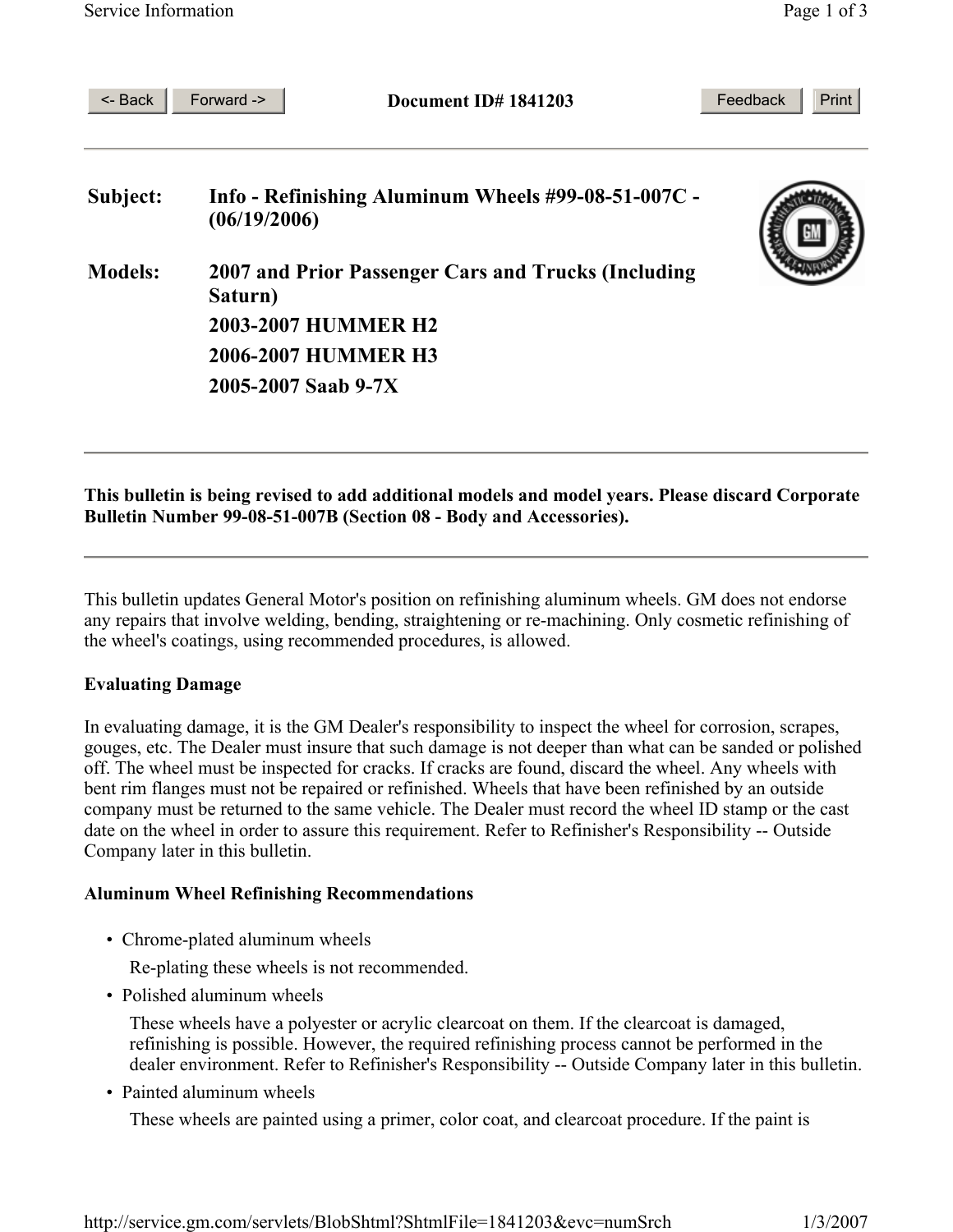damaged, refinishing is possible. As with polished wheels, all original coatings must be removed first. Media blasting is recommended. Refer to GM Aluminum Refinishing Bulletin #53-17-03A for the re-painting of this type of wheel.

• Bright, machined aluminum wheels

 These wheels have a polyester or acrylic clearcoat on them. In some cases, the recessed "pocket" areas of the wheel may be painted. Surface refinishing is possible. The wheel must be totally stripped by media blasting or other suitable means. The wheel should be resurfaced by using a sanding process rather than a machining process. This allows the least amount of material to be removed.

 **Important:** Do not use any re-machining process that removes aluminum. This could affect the dimensions and function of the wheel.

Painting is an option to re-clearcoating polished and bright machined aluminum wheels. Paint will better mask any surface imperfections and is somewhat more durable than clearcoat alone. GM recommends using Corsican SILVER WAEQ9283 for a fine "aluminum-like" look or Sparkle SILVER WA9967 for a very bright look. As an option, the body color may also be used. When using any of the painting options, it is recommended that all four wheels be refinished in order to maintain color uniformity. Refer to GM Aluminum Refinishing Bulletin #53-17-03A for specific procedures and product recommendations.

#### **Refinisher's Responsibility -- Outside Company**

**Important:** Some outside companies are offering wheel refinishing services. One such company, Transwheel Corporation (800-892-3733), provides this service within GM guidelines. Other companies may also exist. Such refinished wheels will be permanently marked by the refinisher and are warranted by the refinisher. Any process that re-machines or otherwise re-manufactures the wheel should not be used.

A refinisher's responsibility includes inspecting for cracks using the Zyglo system or the equivalent. Any cracked wheels must not be refinished. No welding, hammering or reforming of any kind is allowed. The wheel ID must be recorded and follow the wheel throughout the process in order to assure that the same wheel is returned. A plastic media blast may be used for clean up of the wheel. Hand and/or lathe sanding of the machined surface and the wheel window is allowed. Material removal, though, must be kept to a minimum. Re-machining of the wheel is not allowed. Paint and/or clear coat must not be present on the following surfaces: the nut chamfers, the wheel mounting surfaces and the wheel pilot hole. The refinisher must permanently ID stamp the wheel and warrant the painted/clearcoated surfaces for a minimum of one year or the remainder of the new vehicle warranty, whichever is longer.

#### **Important:** Whenever a wheel is refinished, the mounting surface and the wheel nut contact surfaces must not be painted or clearcoated. Coating these surfaces could affect the wheel nut torque.

When re-mounting a tire on an aluminum wheel, coated balance weights must be used in order to reduce the chance of future cosmetic damage.

GM bulletins are intended for use by professional technicians, NOT a "do-it-yourselfer". They are written to inform these technicians of conditions that may occur on some vehicles, or to provide information that could assist in the proper service of a vehicle. Properly trained technicians have the equipment, tools, safety instructions, and

WE SUPPORT VOLUNTARY